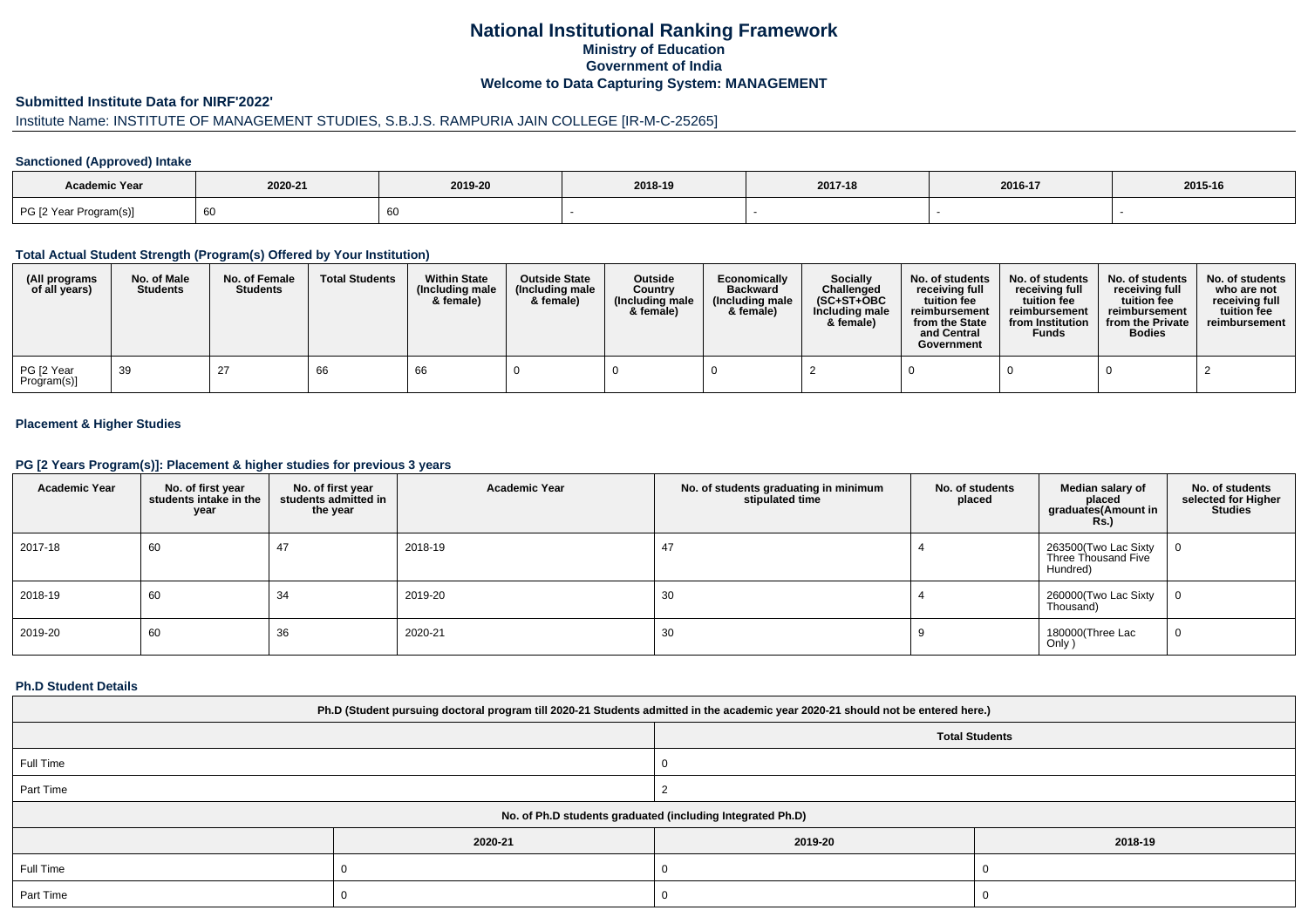## **Financial Resources: Utilised Amount for the Capital expenditure for previous 3 years**

| <b>Academic Year</b>                                                                                                                                                        | 2020-21                                    | 2019-20                                                           | 2018-19                |  |  |  |  |  |
|-----------------------------------------------------------------------------------------------------------------------------------------------------------------------------|--------------------------------------------|-------------------------------------------------------------------|------------------------|--|--|--|--|--|
|                                                                                                                                                                             | <b>Utilised Amount</b>                     | <b>Utilised Amount</b>                                            | <b>Utilised Amount</b> |  |  |  |  |  |
| Annual Capital Expenditure on Academic Activities and Resources (excluding expenditure on buildings)                                                                        |                                            |                                                                   |                        |  |  |  |  |  |
| Library (Books, Journals and e-Resources only)                                                                                                                              | $0$ (Zero)                                 | 0 (Zero)                                                          | 0 (Zero)               |  |  |  |  |  |
| Expenditure on setting up/upgradation of laboratory                                                                                                                         | 8048 (Eight Thousand and Forty Eight Only) | 57917 (Fifty Seven Thousand Nine Hundred Seventeen)               | 0 (Zero)               |  |  |  |  |  |
| Other expenditure on creation of Capital Assets (For setting up classrooms, seminar hall, conference hall, library excluding<br>expenditure on Land , Building, Roads etc.) | $0$ (Zero)                                 | 145488 (One Lac Forty Five Thousand Four Hundred Eighty<br>Eight) | 0 (Zero)               |  |  |  |  |  |

### **Financial Resources: Utilised Amount for the Operational expenditure for previous 3 years**

| <b>Academic Year</b>                                                                                                                                                                            | 2020-21                                                           | 2019-20                                                                       | 2018-19                                                                  |  |  |  |  |  |
|-------------------------------------------------------------------------------------------------------------------------------------------------------------------------------------------------|-------------------------------------------------------------------|-------------------------------------------------------------------------------|--------------------------------------------------------------------------|--|--|--|--|--|
|                                                                                                                                                                                                 | <b>Utilised Amount</b>                                            | <b>Utilised Amount</b>                                                        | <b>Utilised Amount</b>                                                   |  |  |  |  |  |
| <b>Annual Operational Expenditure</b>                                                                                                                                                           |                                                                   |                                                                               |                                                                          |  |  |  |  |  |
| Salaries (Teaching and Non Teaching staff)                                                                                                                                                      | 5900256 (Fifty Nine Lac Two Hundred and Fifty Six only)           | 5675491 (Fifty Six Lac Seventy Five Thousand Four Hundred<br>Ninety One Only) | 5377024 (Fifty Three Lac Seventy Seven Thousand and<br>Twenty Four Only) |  |  |  |  |  |
| Maintenance of Academic Infrastructure or consumables and<br>other running expenditures (excluding maintenance of hostels<br>and allied services, rent of the building, depreciation cost, etc) | 309726 (Three Lac Nine Thousand Seven Hundred Twenty Six<br>Only) | 401373 (Four Lac One Thousand Three Thousand Seventy<br>Three Only)           | 369634 (Three Lac Sixty Nine Thousand Six Hundred Thirty<br>Four Only)   |  |  |  |  |  |
| Seminars/Conferences/Workshops                                                                                                                                                                  | $0$ (Zero)                                                        | 0 (Zero)                                                                      | 0 (Zero)                                                                 |  |  |  |  |  |

### **Sponsored Research Details**

| <b>Financial Year</b>                    | 2020-21 | 2019-20 | 2018-19 |  |
|------------------------------------------|---------|---------|---------|--|
| Total no. of Sponsored Projects          |         |         |         |  |
| Total no. of Funding Agencies            |         |         |         |  |
| Total Amount Received (Amount in Rupees) |         |         |         |  |
| Amount Received in Words                 | Zero    | Zero    | Zero    |  |

### **Consultancy Project Details**

| <b>Financial Year</b>                    | 2020-21 | 2019-20 | 2018-19 |
|------------------------------------------|---------|---------|---------|
| Total no. of Consultancy Projects        |         |         |         |
| Total no. of Client Organizations        |         |         |         |
| Total Amount Received (Amount in Rupees) |         |         |         |
| Amount Received in Words                 | Zero    | Zero    | Zero    |

## **Executive Development Program/Management Development Programs**

| <b>Financial Year</b> | 2020-21<br>_____ | 2019-20 | 2018-19 |
|-----------------------|------------------|---------|---------|
|-----------------------|------------------|---------|---------|